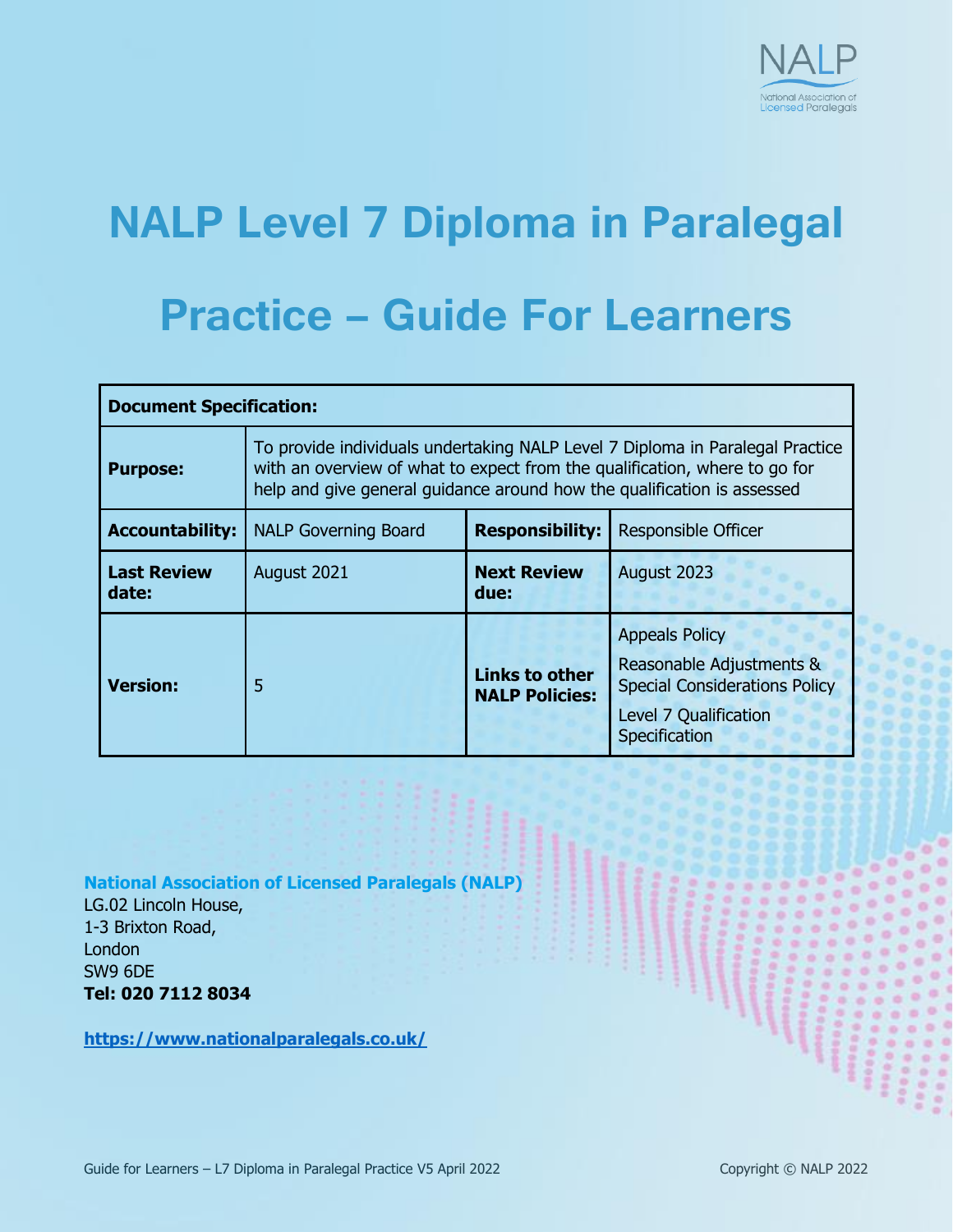

### **Contents**

| 1.   |      |  | $\small \textsf{Introduction} \normalsize \dots \normalsize \dots \normalsize \dots \normalsize \dots \normalsize \dots \normalsize \dots \normalsize \dots \normalsize \dots \normalsize \dots \normalsize \dots \normalsize \dots \normalsize \dots \normalsize \dots \normalsize \dots \normalsize \dots \normalsize \dots \normalsize \dots \normalsize \dots \normalsize \dots \normalsize \dots \normalsize \dots \normalsize \dots \normalsize \dots \normalsize \dots \normalsize \dots \normalsize \dots \normalsize \dots \normalsize \dots \normalsize \dots \normalsize \dots \normalsize \dots \normalsize \dots \normalsize \dots \normalsize \dots \normalsize \dots \norm$ |  |  |  |  |  |
|------|------|--|--------------------------------------------------------------------------------------------------------------------------------------------------------------------------------------------------------------------------------------------------------------------------------------------------------------------------------------------------------------------------------------------------------------------------------------------------------------------------------------------------------------------------------------------------------------------------------------------------------------------------------------------------------------------------------------------|--|--|--|--|--|
| 2.   |      |  |                                                                                                                                                                                                                                                                                                                                                                                                                                                                                                                                                                                                                                                                                            |  |  |  |  |  |
| 3.   |      |  |                                                                                                                                                                                                                                                                                                                                                                                                                                                                                                                                                                                                                                                                                            |  |  |  |  |  |
|      | 3.1. |  |                                                                                                                                                                                                                                                                                                                                                                                                                                                                                                                                                                                                                                                                                            |  |  |  |  |  |
|      | 3.2. |  |                                                                                                                                                                                                                                                                                                                                                                                                                                                                                                                                                                                                                                                                                            |  |  |  |  |  |
|      | 3.3. |  |                                                                                                                                                                                                                                                                                                                                                                                                                                                                                                                                                                                                                                                                                            |  |  |  |  |  |
| 4.   |      |  |                                                                                                                                                                                                                                                                                                                                                                                                                                                                                                                                                                                                                                                                                            |  |  |  |  |  |
|      | 4.1. |  |                                                                                                                                                                                                                                                                                                                                                                                                                                                                                                                                                                                                                                                                                            |  |  |  |  |  |
|      | 4.2. |  |                                                                                                                                                                                                                                                                                                                                                                                                                                                                                                                                                                                                                                                                                            |  |  |  |  |  |
| 5.   |      |  |                                                                                                                                                                                                                                                                                                                                                                                                                                                                                                                                                                                                                                                                                            |  |  |  |  |  |
| 6.   |      |  |                                                                                                                                                                                                                                                                                                                                                                                                                                                                                                                                                                                                                                                                                            |  |  |  |  |  |
|      | 6.1. |  |                                                                                                                                                                                                                                                                                                                                                                                                                                                                                                                                                                                                                                                                                            |  |  |  |  |  |
|      | 6.2. |  |                                                                                                                                                                                                                                                                                                                                                                                                                                                                                                                                                                                                                                                                                            |  |  |  |  |  |
| 6.3. |      |  |                                                                                                                                                                                                                                                                                                                                                                                                                                                                                                                                                                                                                                                                                            |  |  |  |  |  |
|      | 6.4. |  |                                                                                                                                                                                                                                                                                                                                                                                                                                                                                                                                                                                                                                                                                            |  |  |  |  |  |
|      | 6.5. |  |                                                                                                                                                                                                                                                                                                                                                                                                                                                                                                                                                                                                                                                                                            |  |  |  |  |  |
|      | 6.6. |  |                                                                                                                                                                                                                                                                                                                                                                                                                                                                                                                                                                                                                                                                                            |  |  |  |  |  |
|      | 6.7. |  |                                                                                                                                                                                                                                                                                                                                                                                                                                                                                                                                                                                                                                                                                            |  |  |  |  |  |
| 7.   |      |  |                                                                                                                                                                                                                                                                                                                                                                                                                                                                                                                                                                                                                                                                                            |  |  |  |  |  |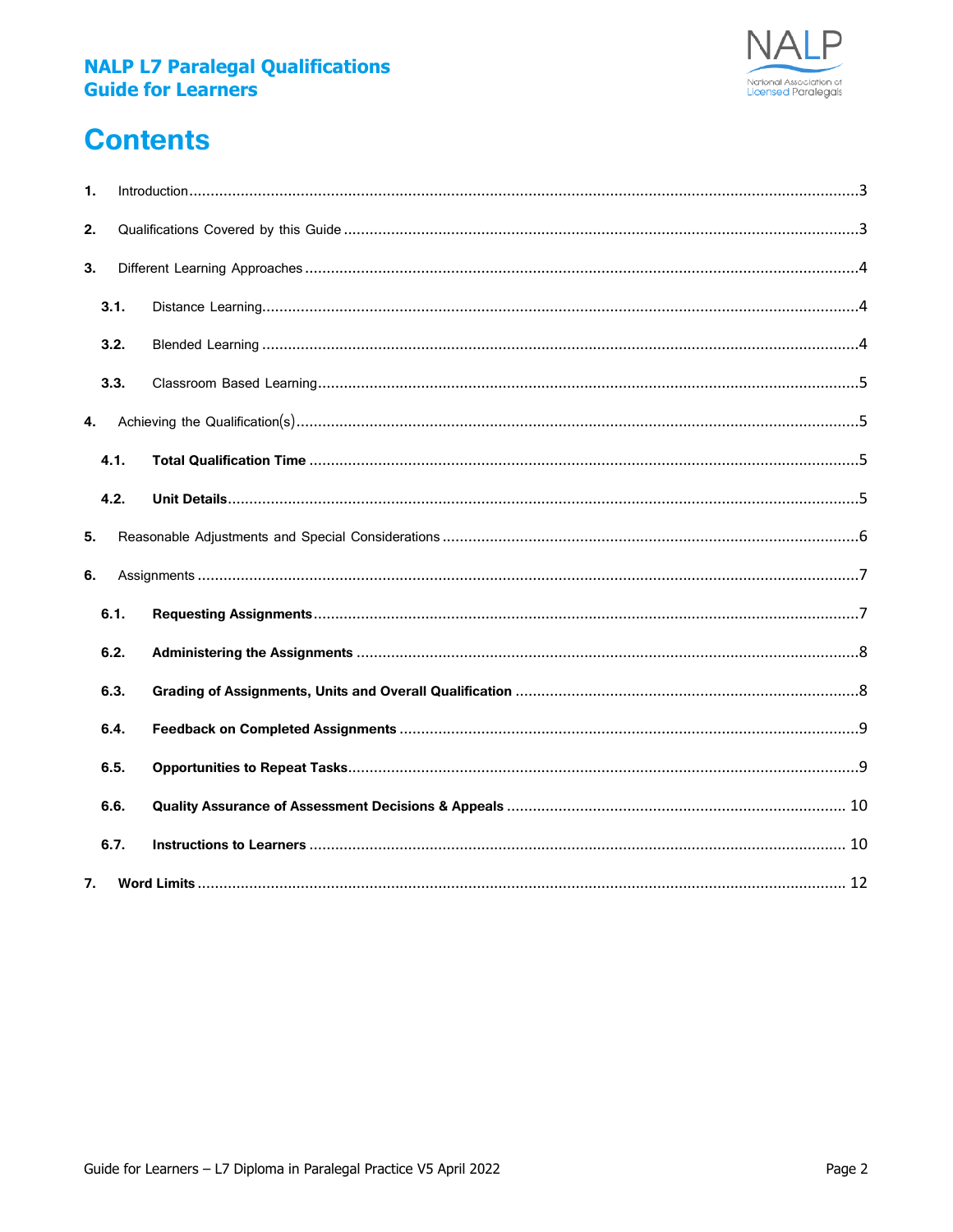

#### <span id="page-2-0"></span>**1.** Introduction

The National Association of Licensed Paralegals (NALP) is an awarding organisation recognised and regulated by Ofqual, offering qualifications specifically designed for the Paralegal Sector. These qualifications have been designed so that learners have a clear path of progression and so that the content will provide them with the depth of knowledge required for any professional paralegal, whether they are looking for a career within a law firm, in the public or private sector or if they wish to forge their own path as a Paralegal in their own private practice.

The qualifications offered by NALP are well regarded throughout the legal sector and are relied upon by users as a mark of competency for the holder of a NALP qualification.

NALP takes care to update its qualifications regularly, but please be aware that this can take time so there may be some examples of, for instance, case law, that have moved on since the last review. If you have any queries at all regarding the content of the workbook or assignments provided, please do not hesitate to contact NALP, either directly or via your chosen Approved Centre and we will ensure that any feedback is included within the next scheduled review.

#### <span id="page-2-1"></span>**2.** Qualifications Covered by this Guide

This Guide covers provides information for Learners studying for the following NALP qualification:

| <b>Qualification Title</b>                        | <b>Qualification Reference</b><br><b>Number (as per Ofqual Register</b><br>of Qualifications) |
|---------------------------------------------------|-----------------------------------------------------------------------------------------------|
| <b>NALP Level 7 Diploma in Paralegal Practice</b> | 501/0614/4                                                                                    |

Our Level 7 Diploma in Paralegal Practice is designed to bridge the gap between an academic degree and the practical, procedural knowledge and skills necessary to be able to function effectively as a Career Paralegal.

There are 6 units of study, all of which are assessed by assignment and Learners are required to successfully complete one written assignment per unit which are designed to assess the Learner's skills, knowledge and understanding of legal issues, to gain the Diploma.

Assignments meeting the minimum criteria for achievement will be assessed as either Pass, Merit or Distinction:

**Pass:** (Descriptive): A Pass grade will be awarded if a student has basically but fully covered all criteria indicated. This will be reflected in a mark of between 45% and 64%.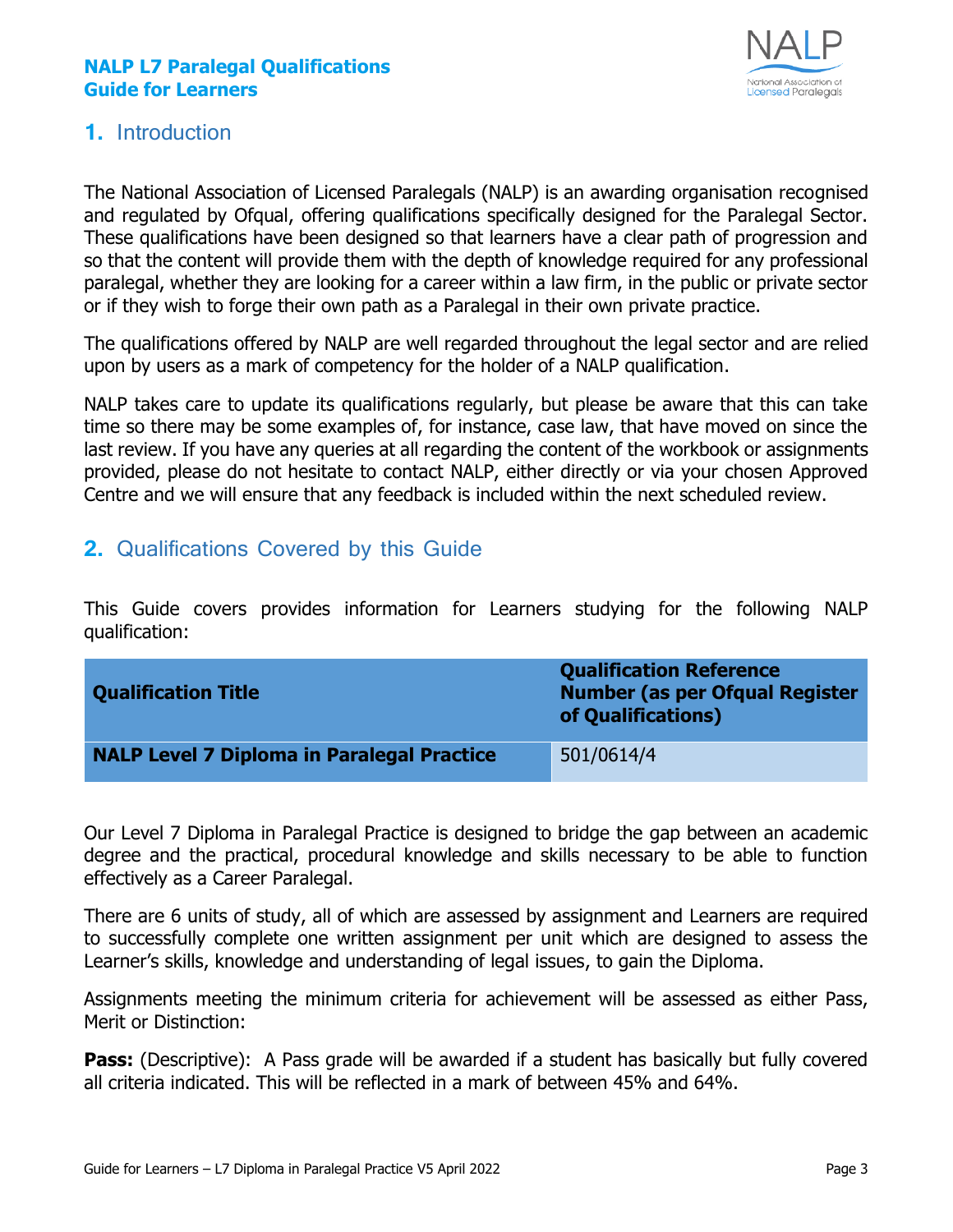

**Merit:** (Explanatory): A Merit grade will be awarded if a student has shown a higher degree of aptitude, has demonstrated a thorough understanding of the questions and has presented his/her findings neatly and professionally. This will be reflected in a mark between 65% and 79%.

**Distinction:** (Showing implications): A Distinction will be awarded if the student has shown a mastery of the subject matter and has dealt with the questions in a professional manner. Attention will be particularly given to spelling, grammar, layout and style and to the actual presentation of the assignment. This will be reflected in a mark of between 80% and 100%.

Comprehensive course material is provided and there should be no need to purchase legal textbooks in order to successfully attain the Diploma.

Guidance in relation to other NALP qualifications is available separately.

#### <span id="page-3-0"></span>**3.** Different Learning Approaches

NALP qualifications are offered via our Approved Centres. These are training organisations which have provided evidence and assurance that they are able to deliver the qualifications effectively to their learners, whether this is via **distance learning**, **blended learning** or **classroom based**. Below we explain the differences between these approaches to learning.

#### <span id="page-3-1"></span>**3.1.** Distance Learning

Distance Learning is where you determine how much or how fast you learn (within the time restrictions of the qualifications themselves – see Section 4.1). You will be provided with the workbooks and/or other learning material, either via a PDF workbook sent via Email, or via an online learning portal, or even a paper-based workbook. It may also include recorded teaching and training videos to provide additional guidance, but usually a Learner will be expected to undertake the majority of their learning without the aid or supervision of a tutor or teacher.

Whilst this form of learning is generally without direct guidance, our Approved Centres are expected to have suitably qualified people on staff who can provide additional guidance and teaching where this is needed. If you have opted to study via Distance Learning, therefore, you should still be able to ask the Approved Centre through which you enrolled to provide you with assistance should you require it. Obviously, they can only assist you with the study aspect and with some guidance on how to answer the assignments, but they cannot provide you with direction as to exactly how to answer a specific assignment question.

#### <span id="page-3-2"></span>**3.2.** Blended Learning

Blended Learning has become far more popular over recent years, offering a mix between the self-study method of Distance Learning with some additional, planned, teaching sessions that may be either in person or via webinar or other online teaching facilities. Blended Learning will usually include some of the teaching to be 'live'  $-$  i.e. a webinar that you join as it is being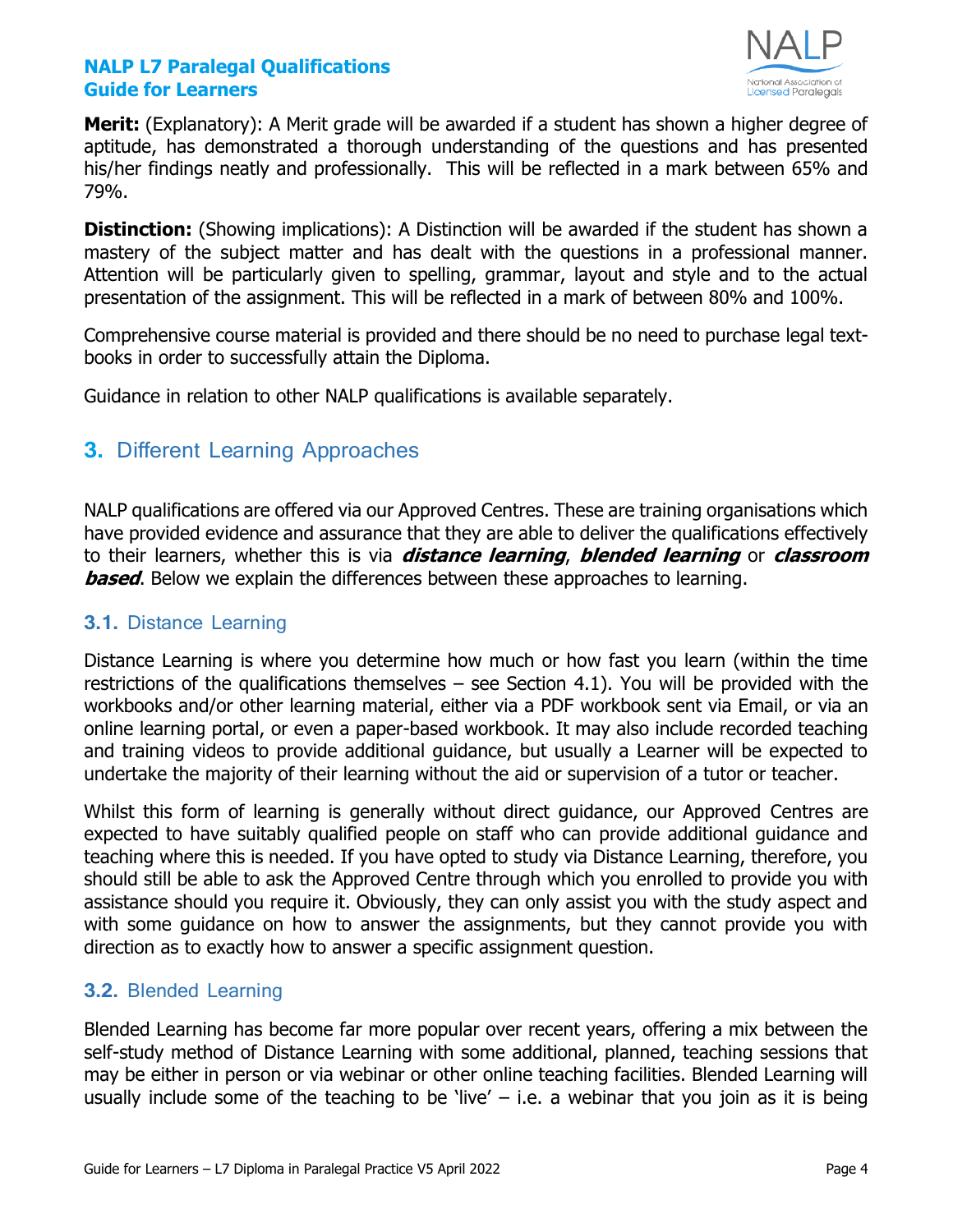

delivered so that you might ask questions via the video link and receive real-time responses. It may also include set times that you spend inside a classroom setting. This means that the Learner may have to have studied up to a certain point prior to any scheduled webinars or classroom sessions, so there is less freedom for the Learner to set their own pace than in traditional 'Distance Learning'.

#### <span id="page-4-0"></span>**3.3.** Classroom Based Learning

This is the traditional way of learning when a learner attends a specific classroom on set days and is directed by the teacher what to study, given guidance as this takes place with a limited amount of self-study (or homework) to be undertaken independently. Whilst this is a wellaccepted and effective method of learning, it should be noted that Learners should not undertake their assignments in a classroom setting to avoid any possibility of collusion or plagiarism.

#### <span id="page-4-1"></span>**4.** Achieving the Qualification(s)

This NALP qualification is designed on a model of units, each one covering a specific part of the legal sector and English Law. Learners will be tested on their knowledge and understanding of the unit they have studied by way of undertaking an assignment for that unit. In this section we will look at how these units combine to make each qualification.

#### <span id="page-4-2"></span>**4.1. Total Qualification Time**

Each Unit has been assigned a specific number of hours that it will take an **average learner** to study and understand the subject matter, via the study materials provided, plus complete the assignment for that unit. This is known as the **Total Qualification Time (TQT)**. Please note that because the TQT is based on an **average learner** the time actually taken by a learner to complete this may be shorter or longer than the hours given in the table below.

The NALP Level 7 Diploma in Paralegal Practice consists of 6 mandatory units. Therefore, a learner must successfully achieve a passing grade in all of the units detailed in 4.2 below in order to gain the overall qualification. This result must be achieved within 24 months of enrolling on a course of study to attain the NALP Level 7 Diploma in Paralegal Practice.

#### <span id="page-4-3"></span>**4.2. Unit Details**

Each unit covers a different area of the English legal system, at an appropriate level for Learners undertaking these qualifications.

Please note that Learners will also be expected to work through a short introduction to the qualification. The Introduction is not assessed nor does it hold any credits however does impact on the total time an average Learner will take to complete the qualification The introduction has therefore been included in the following table and the details of the units are as follows: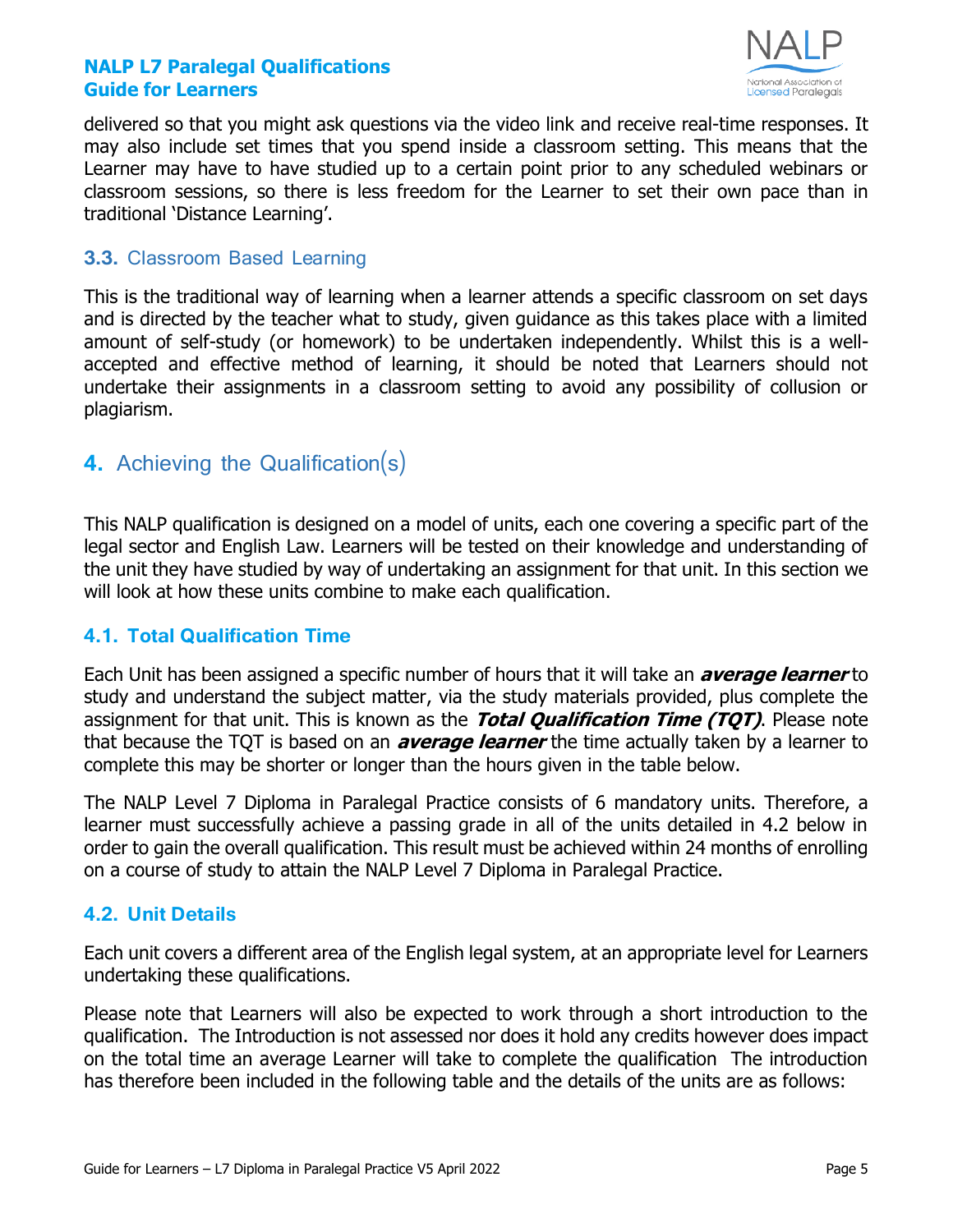

| <b>Unit No. Unit Title</b> |                                                         | <b>Guided</b><br><b>Learning</b><br><b>Hours</b> | Self-study<br>and<br><b>Assignment Time</b> | <b>Total</b><br><b>Qualification</b> |
|----------------------------|---------------------------------------------------------|--------------------------------------------------|---------------------------------------------|--------------------------------------|
| 1                          | Civil Litigation                                        | 18                                               | 53                                          | 71                                   |
| $\overline{2}$             | <b>Criminal Practice</b>                                | 10                                               | 41                                          | 51                                   |
| 3                          | <b>Matrimonial and Civil Partner</b><br><b>Disputes</b> | 14                                               | 45                                          | 59                                   |
| $\overline{\mathbf{4}}$    | Conveyancing                                            | 22                                               | 58                                          | 80                                   |
| 5                          | Succession                                              | 12                                               | 42                                          | 54                                   |
| 6                          | Corporate and Business<br><b>Structures</b>             | 9                                                | 40                                          | 49                                   |
|                            | <b>TOTAL HOURS</b>                                      | 85                                               | 279                                         | 364                                  |

#### <span id="page-5-0"></span>**5.** Reasonable Adjustments and Special Considerations

Reasonable Adjustments to the overall timeframe for completion of the qualification and the time allowed to complete assignments will be considered by NALP on a case by case basis. **Any requests for Reasonable Adjustments should be made at the time of enrolment on the qualification** as these are generally granted in respect of known medical or educational special needs, such as dyslexia, visual impairment, mental health conditions, etc. Any medical conditions that may require a stay in hospital during the time that the Learner will be studying should be declared at the time of enrolment. NALP reserves the right to ask for evidence of any condition claimed as the cause for a claim for a Reasonable Adjustment.

Special Considerations are where an unforeseen event happens which affects the Learner and their ability to complete their studies and / or assignments. This could be an accident or injury, a bereavement or other event. **The Learner should inform their Approved Centre immediately such an event occurs (or as soon as they are physically able to)** for them to put in a request for a Special Consideration and **this must be received a minimum of 24 hours before the assignment due date**.

The type of evidence that may be required for a Reasonable Adjustment or a Special Consideration to be considered includes, but may not be limited to:

**•** Doctor's note to confirm illness or medical condition requiring adjustments to be made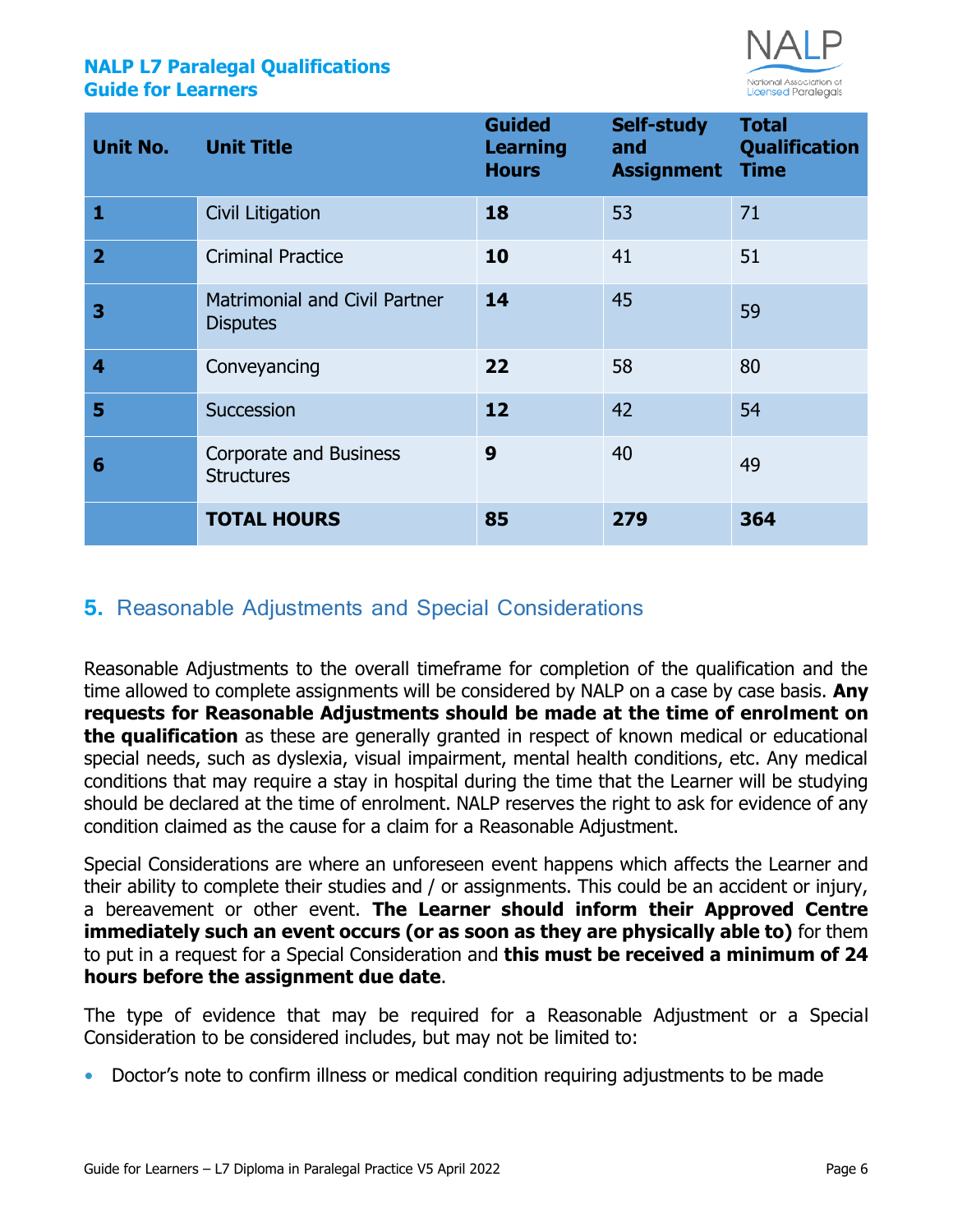

- **•** Copy of a death certificate for a claim of bereavement
- **•** Court attendance letters / Jury Service Letters
- **•** Note from therapist or other specialist consultant setting out the reasons preventing a Learner from completing the study and/or assignment in the specified time
- **•** If under 18, a parental discussion and signed letter by the parent and tutor to confirm exceptional extenuating circumstances may be submitted

Extra work commitments; childcare or elderly care issues of a general nature; other assessments with similar deadlines; no computer facilities at home; etc. are not considered as exceptional extenuating circumstances.

Please note that the Reasonable Adjustments and Special Considerations allowed are usually in respect of the time allowed to complete the qualification and/or assignment, which is limited to a maximum of 25% additional time.

Full details of our approach to Reasonable Adjustments and Special Considerations can be found within our Reasonable Adjustments and Special Considerations Policy, available to download from [here.](https://www.nationalparalegals.co.uk/nalp_policies_procedures)

#### <span id="page-6-0"></span>**6.** Assignments

Earlier we have stated that a Learner must pass an assignment for each unit that they study in order to gain their chosen qualification. Each assignment will include specific guidance for that particular assignment which should be read in conjunction with the information provided in this section, as well as the information provided in the Qualification Specification which is available to download from the NALP website [here.](https://www.nationalparalegals.co.uk/level-diploma-qualification-specification-2)

Each assignment will provide opportunities for learners to be assessed on a sample range of the content required for the unit. Assignments consist of several tasks.

Each assignment contains:

- **•** Learner Instructions
- **•** Learning outcomes and assessment criteria for the unit.

#### <span id="page-6-1"></span>**6.1. Requesting Assignments**

NALP qualifications have been designed to allow learners the freedom to decide when they feel they are ready to take an assignment, having studied the associated material for that unit. Whilst all assignments must be requested and submitted prior to the deadline for the completion of the qualification (see section 4.1 above), there is no set order or timeframe for the individual units to be completed.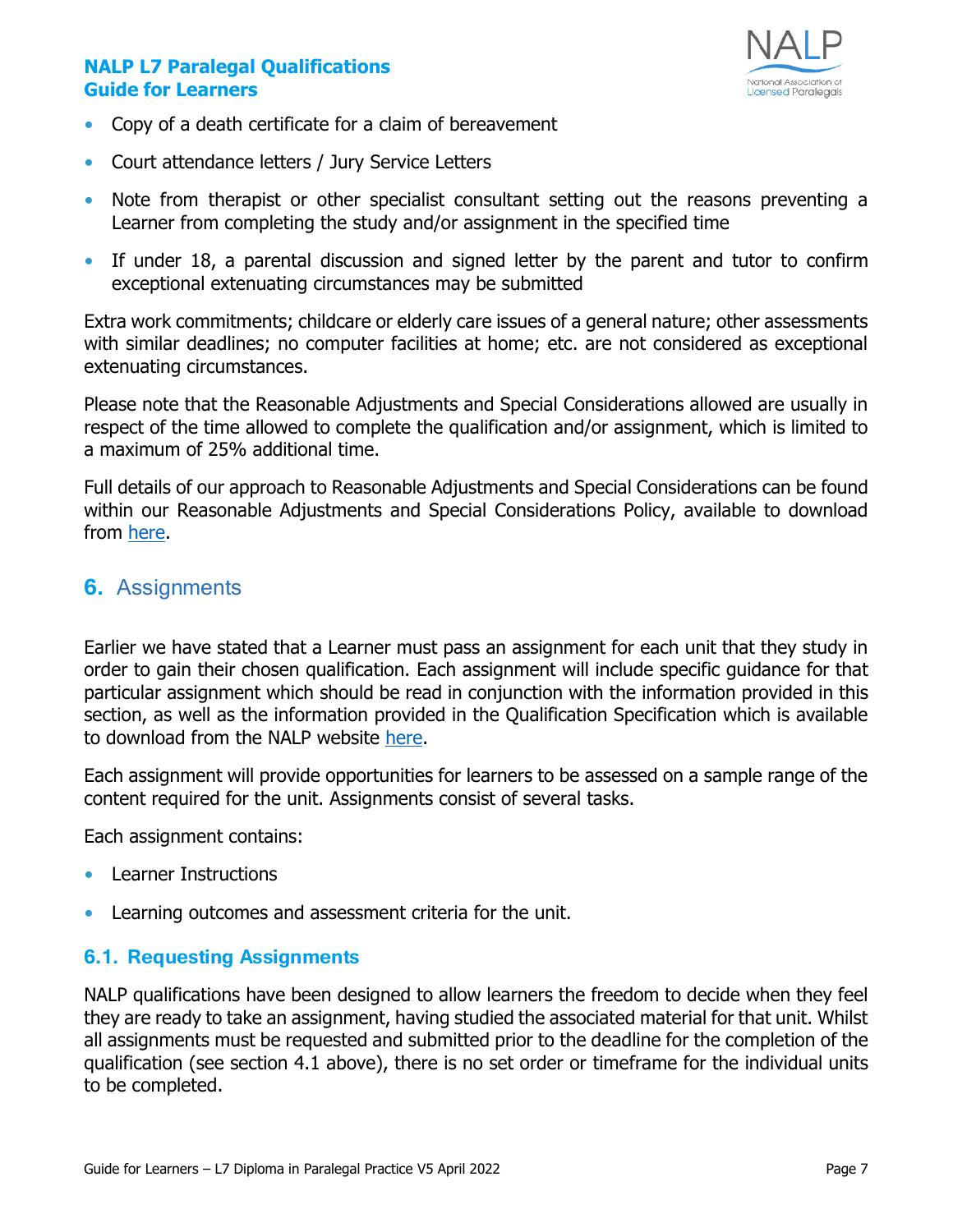

If a Learner is studying via a classroom-based learning approach at their chosen Approved Centre, then the Centre may set some restrictions or timeframes based on their study timetable. Similarly, those studying via the blended learning approach may also have to adhere to some restrictions set by their Centre. As such all Learners should ensure that they have discussed any such restrictions and requirements their Approved Centre may impose.

For those who are studying via the pure distance learning approach, you are more likely to have the freedom to choose when you wish to undertake an assignment for each unit you are studying. Such Learners should contact their Approved Centre to request an assignment.

#### <span id="page-7-0"></span>**6.2. Administering the Assignments**

Once a Learner has requested an assignment and their Centre informs NALP of this request, NALP will email the assignment to the Centre and this will be emailed on to the Learner (if a distance learner) or handed out to Learner if it is a classroom-based learning Centre.

A Learner has 4 weeks from the date of the assignment being emailed or handed to them by their chosen Approved Centre to complete the assignment and return the work to NALP for assessment. To help with this, **the Due Date will be clearly marked on the front sheet of the Assignment paper.**

**PLEASE NOTE: It is the responsibility of the Learner and their chosen Approved Centre to ensure that all assignments are returned to NALP for marking by the date specified. LATE SUBMISSIONS WILL NOT BE ACCEPTED.**

#### <span id="page-7-1"></span>**6.3. Grading of Assignments, Units and Overall Qualification**

Assignments can be graded as **Pass**, **Merit**, **Distinction,** or **Fail**. The meaning of these grades can be described as follows:

- **• Pass -** A Pass grade will be awarded if a student has basically but fully covered all criteria indicated. This will be reflected in a mark of between 45% and 64%.
- **• Merit -** A Merit grade will be awarded if a student has shown a higher degree of aptitude, has demonstrated a thorough understanding of the questions and has presented his/her findings neatly and professionally. This will be reflected in a mark between 65% and 79%.
- **• Distinction -** A Distinction will be awarded if the student has shown a mastery of the subject matter and has dealt with the questions in a professional manner. Attention will be particularly given to spelling, grammar, layout and style and to the actual presentation of the assignment. This will be reflected in a mark of between 80% and 100%.
- **Fail** the learner has not achieved the required 45% minimum pass mark for that particular assignment**.**

For a Learner to achieve their chosen qualification they must have passed one assignment for each Unit of study set out in Section 4.1 above.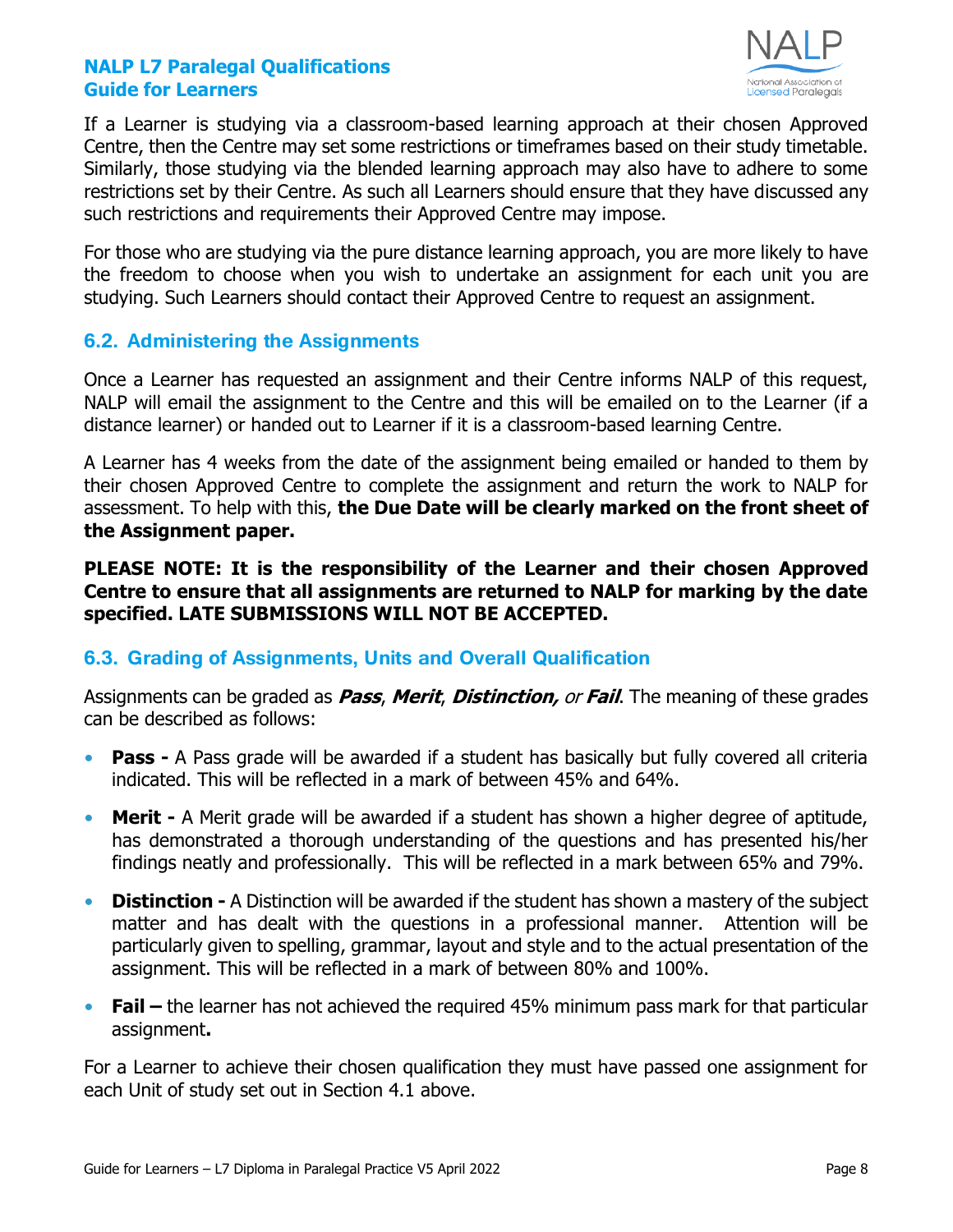

More details regarding the assessment methodology and the rules of combination for the units can be found within the Qualification Specification which is available to download from the NALP website [here.](https://www.nationalparalegals.co.uk/level-diploma-qualification-specification-2)

#### <span id="page-8-0"></span>**6.4. Feedback on Completed Assignments**

All Learners should be aware that NALP **does not provide feedback on assignments**, regardless of the outcome. This is because of the way the assignment questions are structured, meaning that it would be extremely easy for the feedback to give a Learner an advantage on their repeat of a question or even a re-take of a whole assignment.

The assignments are designed to set out a scenario and ask questions that will demonstrate the Learner's understanding of the law as it is applied to the given scenario. Because of this, feedback could easily provide a Learner with too much information that could virtually give them the answer to the assignment question. The decision has therefore been made that NALP will not provide feedback on specific questions. The Learner's chosen Approved Centre should, however, be able to provide some further guidance on how to answer the assignment questions. Additionally, we have provided some indicative content for all of the Learning Outcomes and Assessment Criteria within our Qualification Specification, available to download [here.](https://www.nationalparalegals.co.uk/level-diploma-qualification-specification-2) Learners can also find sample questions on our website [here](https://cdn2.buildcms.co.uk/02d9y74y5g84/files/L7-sample-questions-v2.pdf) for them to practice prior to undertaking a live assignment.

If Learners require any further general guidance on how to complete their assignments, NALP is also happy to offer some direct guidance should this be necessary. We will not, however, provide specific guidance on individual assignment questions, nor give any form of feedback during these sessions on previous results.

#### <span id="page-8-1"></span>**6.5. Opportunities to Repeat Tasks**

If a Learner fails to achieve an overall pass mark of 45%, the Learner will have failed that assignment but will be able to request a new assignment, which should be completed within four weeks of it being issued by NALP. The first re-take will be free of charge, but if they fail for a second time, a fee will have to be paid for a new assignment and they will have a new fourweek period in which to complete it. If a Learner fails to achieve a pass mark on the third attempt, they will be deemed to have failed the assignment completely and will be unable to gain the relevant qualification.

#### **All Learners must have completed all assignment questions and passed all relevant units within the set timeframes as set out in Sections 4.1 above.**

Should a Learner fail to have completed and passed all necessary units for the qualification, they will be required to re-enrol on the qualification, including the payment of a second enrolment fee. Units already achieved may be considered under NALP's Recognition of Prior Learning Policy, a copy of which is available to download from our website [here.](https://www.nationalparalegals.co.uk/nalp_policies_procedures)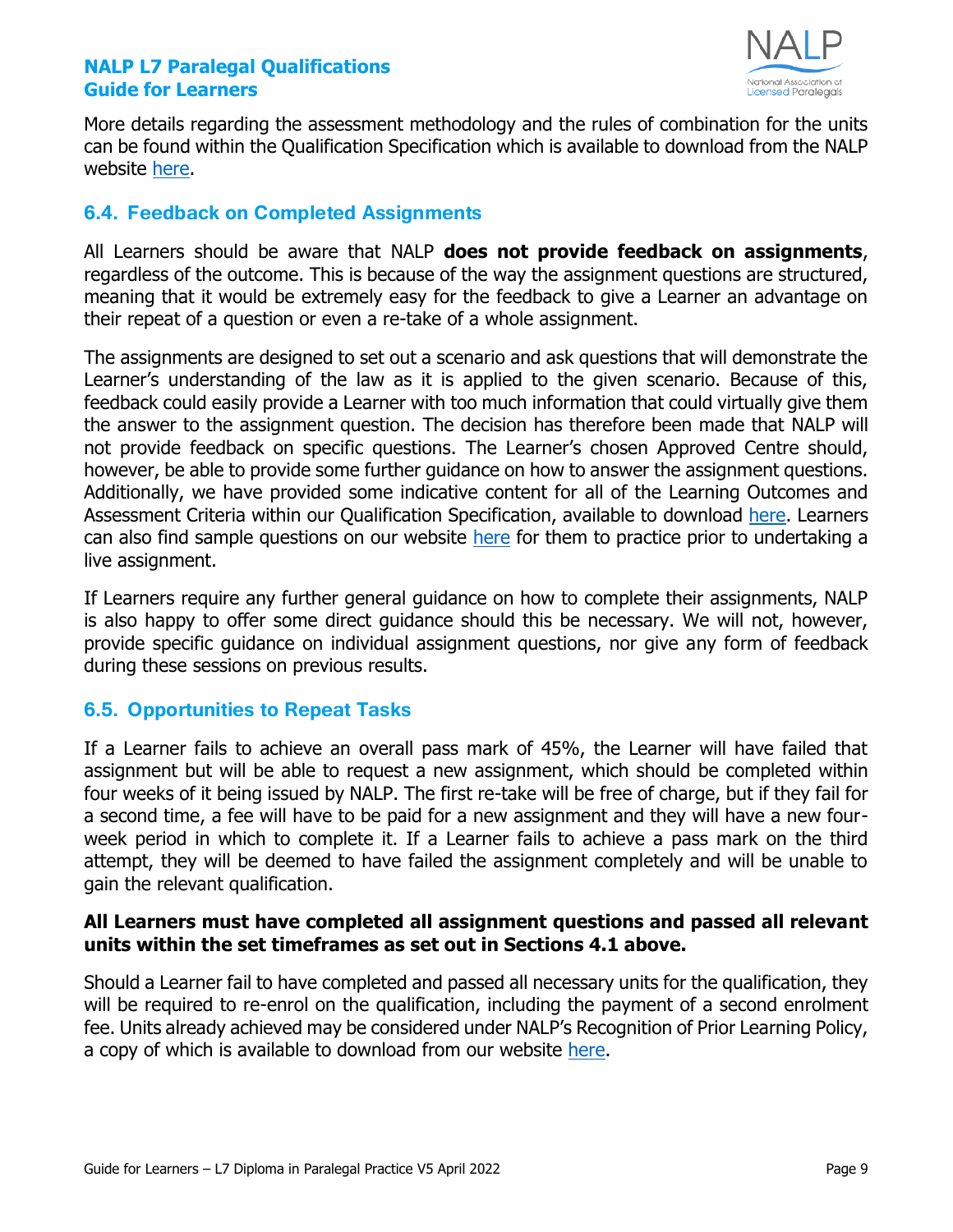

#### <span id="page-9-0"></span>**6.6. Quality Assurance of Assessment Decisions & Appeals**

#### **In all cases:**

All assignments are marked externally by NALP employed assessors. No assessment decisions are made by any NALP Approved Centre.

NALP has a full Quality Assurance and Moderation Policy in place which is followed to ensure that all assessment decisions are consistent regardless of the assessor. If a Learner or Centre disagrees with the Assessment Decision, they are entitled to submit an Appeal, in line with our Appeals Policy, which is available to download from our website [here.](https://www.nationalparalegals.co.uk/nalp_policies_procedures)

**Please note:** Appeals will only be considered if there is a specific rationale provided for why the Learner or Centre disagrees with the decision made. We will not consider academic appeals based on the opinion of a third party who is not a tutor/teacher for a NALP Approved Centre. If the tutor/teacher of an Approved Centre supports the appeal, they must give their specific reasons for doing so.

#### <span id="page-9-1"></span>**6.7. Instructions to Learners**

Please read the following instructions carefully before attempting your assignment.

- **•** Always ensure that you are familiar with the content of the units and the Assessment Criteria they cover. You can find all of this information in the Qualification Specification for the NALP Level 7 Diploma in Paralegal Studies, available [here.](https://www.nationalparalegals.co.uk/level-diploma-qualification-specification-2) If you go to the back of the Qualification Specification you will find the unit details, setting out the Learning Outcomes and Assessment Criteria. The Learning Outcomes is what a Learner is expected to be able to do or have an understanding of once they have completed that part of the unit; The Assessment Criteria gives a clear indication of what the assessors are looking to see being covered in the answers to the assignments the awarding organisation has set in order to demonstrate that they have attained that Learning Outcome.
- Look at the sample questions on our website [here.](https://cdn2.buildcms.co.uk/02d9y74y5g84/files/L7-sample-questions-v2.pdf) These will give you a lot of information in respect of the sorts of details you would be expected to include in your assignment. But please ensure these details are included in a way that works with the scenarios and context of the assignment questions themselves.
- **•** Always read the question you are answering at least three times before attempting to answer. This is to ensure you slow down and read what it says. It is human nature for us to read the words we expect to see next and it is a mistake we encounter often with Learners submitting their assignments.
- **•** Always ensure you take note of the context of the question as well as the content. With so much in Law being contextualised Learners can sometimes look at the problem from the wrong angle. If in doubt, go back to the assessment criteria mentioned in the first point above and ask yourself if the way in which you are interpreting the question will address what our assessors will be looking at.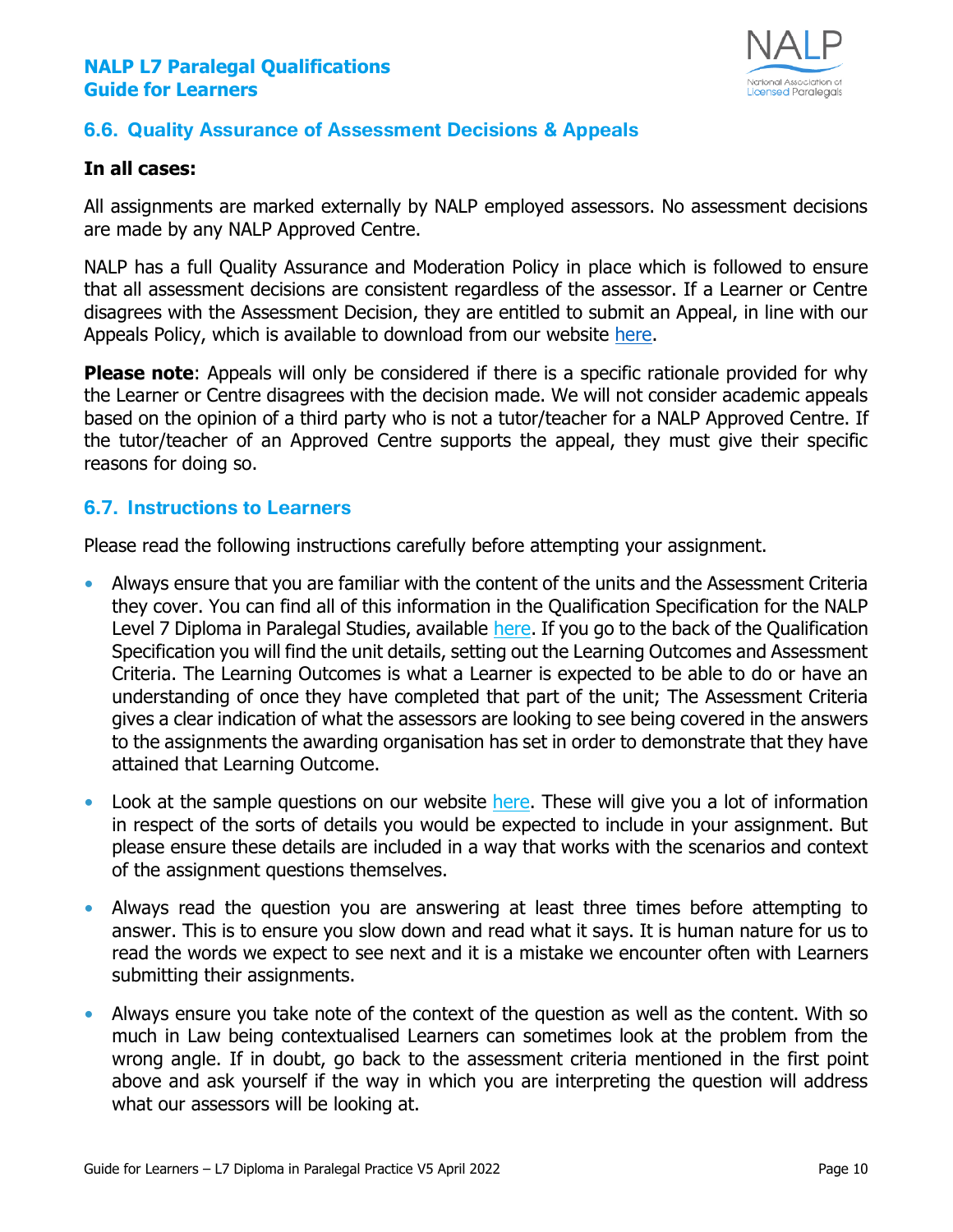

- **•** Before you start an assignment, you should read it carefully and ensure that you understand what is required of you before you attempt any task. If you are uncertain, you should ask for guidance from your chosen Approved Centre, or you can contact NALP directly by emailing us: [admin@nationalparalegals.co.uk](mailto:admin@nationalparalegals.co.uk)
- **•** Each task should be word processed on a fresh sheet of paper which is clearly headed with your name and your NALP Membership Number (all Learners are provided with one free year's membership of NALP on enrolment).
- **•** Each task must be clearly labelled with the question number being attempted.
- **•** All questions must be completed before the assignment is submitted for assessment. NALP provides comprehensive workbooks which you should be given by your chosen Approved Centre, in addition to any other training material the Approved Centre May provide.
- When completing your Assignments, you may use any books, notes or other sources to assist you, but **YOU MUST CLEARLY CITE THESE SOURCES** within your answer, including details of author and publication they are taken from, otherwise this could be construed as **PLAGIARISM** (i.e. copying from other works). Such **PLAGIARISM WILL NOT BE ACCEPTED AND MAY RESULT IN YOUR DISQUALIFICATION FROM THE QUALIFICATION AS A WHOLE.** Please note that whilst such citations are allowed, these should be kept to a minimum as it is important for Learners to produce original and individual work in order to clearly demonstrate your own knowledge and understanding.
- **•** When you have completed all questions, please complete the front sheet of the Assignment and ensure that this is included with your assignment before emailing it to the two email addresses detailed on your instruction sheet. All Learners must verify that all the work contained in the assignment is your own. **It is particularly important that this section is completed**.
- **•** When your work has been assessed, you will be informed of your result for that unit. If you do not successfully complete all units for the qualification taken you will be awarded unit certificates for the credits of each unit achieved.
- **•** In the event of a Referral grade, where Learning Outcomes have not been achieved, you will be given the opportunity to re-do the question(s) again. Any questions referred must be completed and re-submitted within two weeks of being notified of the referral decision. A question may be attempted a total of 3 times before a learner will be required to complete a new full assignment for the relevant unit.
- **•** Assignments will be assessed according to the standard of work provided against the Learning Outcomes and the Assessment Criteria given. A grade of Pass, Merit, Distinction or Fail will be given.
- **•** If an assignment has been failed (by not achieving an overall pass mark of 45%), you will be given the chance to request another assignment. Failure to be successful in the second assignment will mean that a third will have to be requested for which a fee will be charged